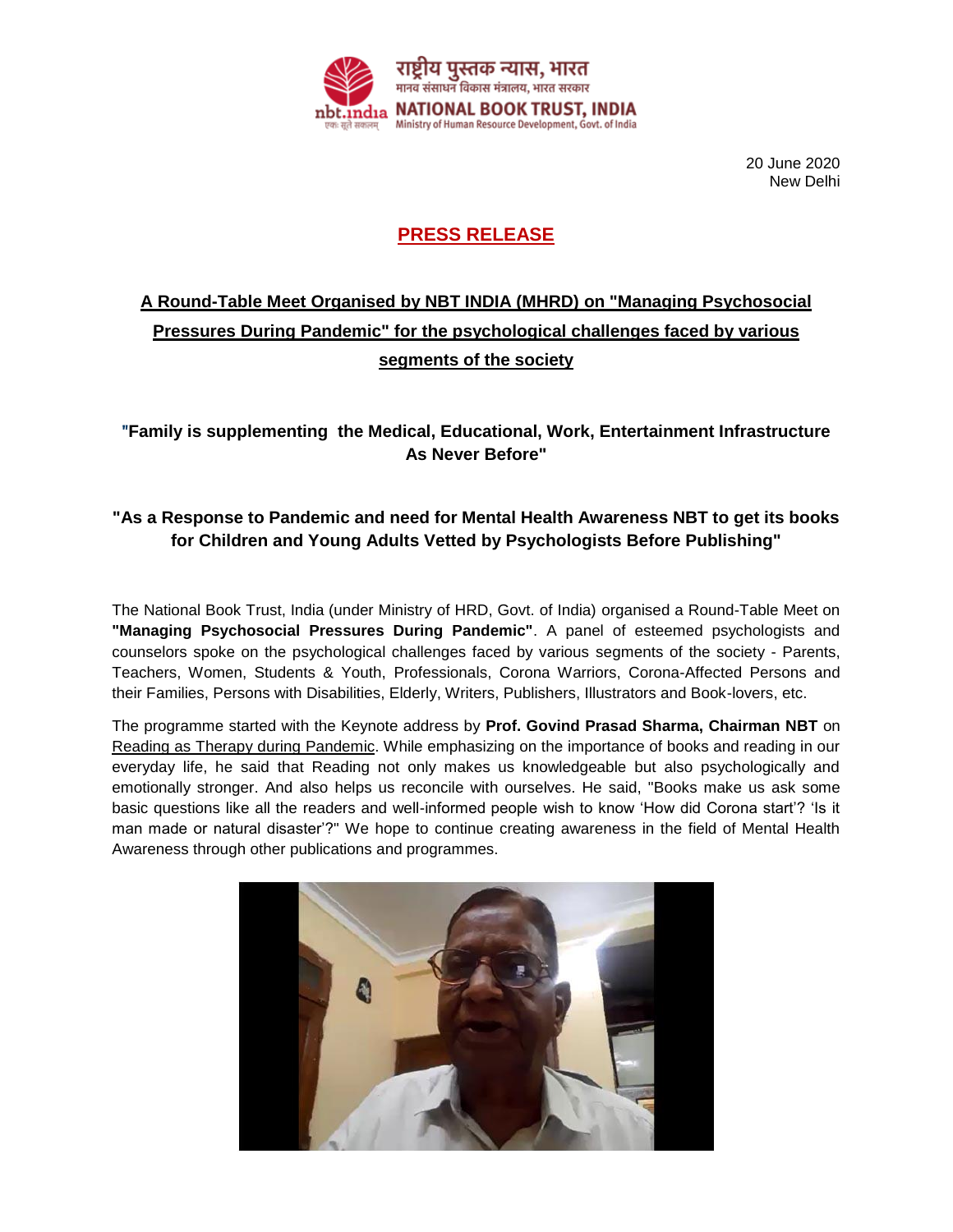

**Shri Yuvrak Malik, Director NBT** while presenting the lead address on the Role of NBT in Post-Pandemic Publishing informed the 100+ participants about National Book Trust, India under MHRD and its activities as the national body for book publishing and book promotion. He said, "As a national institution we are quite conscious of our role and the expectations that our authors, readers, and other stakeholders have. During the global Corona Pandemic, we took it upon ourselves to remain engaged with the likely changing reading needs and to come up with programmes and initiatives that show our commitment to promote book-mindedness and the culture of reading in the country.

Considering Mental Health Awareness as a major component of the Pandemic times of uncertainty and anxiety which needs to be addressed in a comprehensive manner, we undertook this study, and are all committed to make it a sustainable campaign and a major area of discussion as well as publishing. **In fact, as a corollary to this study we have taken an in-principle decision with due approval of our respected Chairman that from now on all our new titles, especially those for children and young adults, will be vetted and evaluated by psychologists who may have some background in publishing as well, so that the kids get quality content because the very term 'quality' has now undergone a change in the Pandemic times.** We are moving to a situation where it will be imperative to include Mental Health Awareness Education in school curriculum."



Shri Yuvraj Malik further added, "During the Lockdown period we opened the vast treasure of children's literature produced by us over the decades and made available more than 100 titles in various Indian languages as free downloads. This was received well by the community of readers and we have received numerous feedback, accolades, suggestions either directly or through media for the initiative.

Further, a three-month first ever Online Publishing Course is being launched by the NBT from July to meet the growing needs to have well-trained professionals for the publishing industry. The Online course is going to be one of its kind because it will be able to integrate both the local publishing practices in various Indian languages as well as bring in some international speakers to give a rounded perspective to the participants."

He also said, "We are also going to engage with the various school networks in a more structured manner and are already in the process of making modules for Foundation Book Publishing Workshops for kids so that they can have exposure in creative writing, illustrating for the Books, editing skills and get an idea about how Books are made. In this connection our major focus is on mentoring kids as future authors,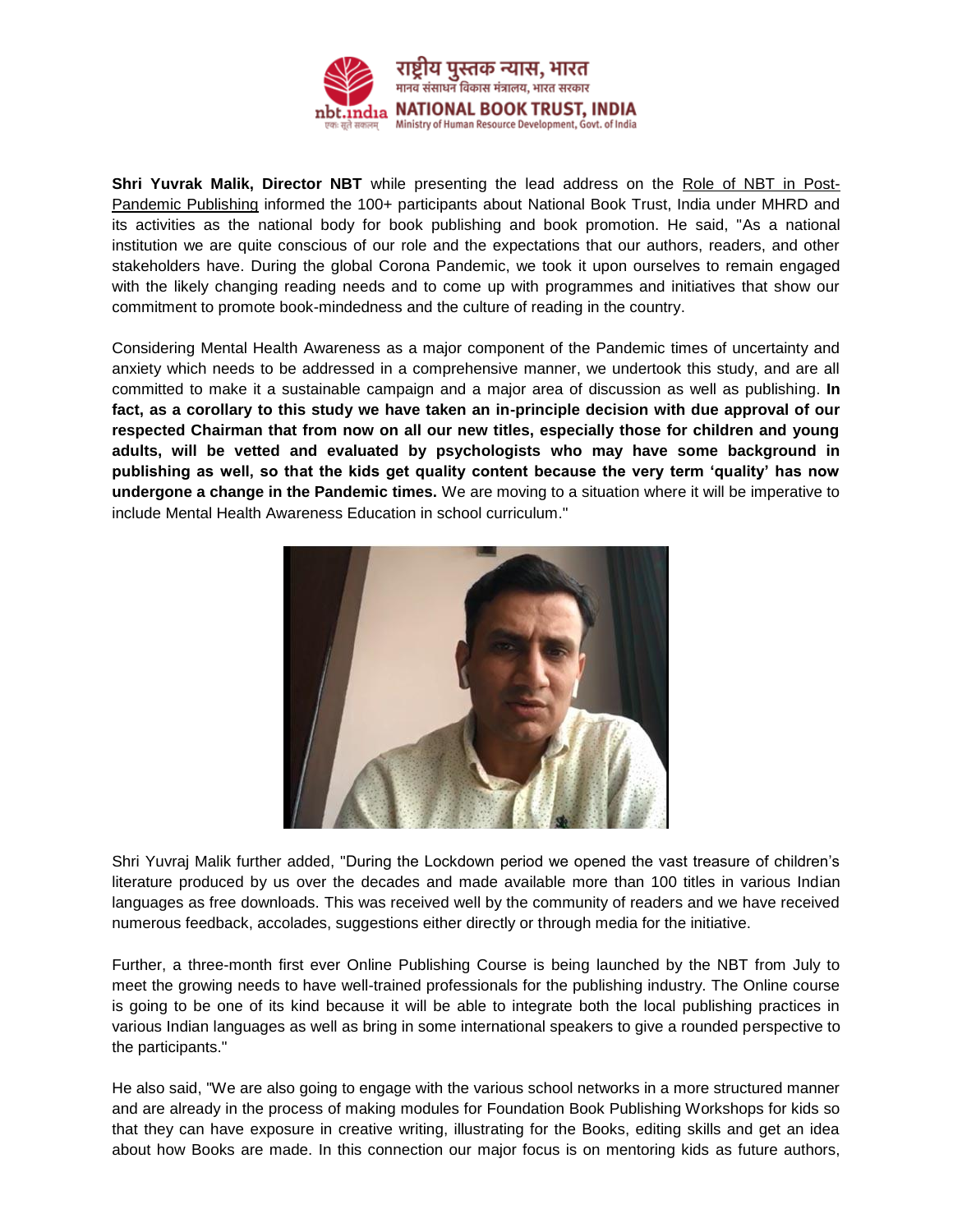

illustrators, editors to create a better ambience of reading in the society and the values that are attached to it. There are many other programs and initiatives in the pipeline including a Stakeholders' Meet that we are going to organise for the New Delhi World Book Fair 2021 edition to get a feedback about organising the same in the best possible way in the present times of physical distancing."

Moderating the programme, Shri Kumar Vikram, Editor & Project Head of NBT's 'Corona Studies Series', underlined that NBT's role of a national body for book publishing and promotion in these times has become all the more important since well-organised information in the form of books have long-term impact on the readers and the same is being provided by the Trust through these initiatives.

Concurring with the leading question posed by the moderator, the panelists agreed that the structure of 'Family is now the amphitheater of all our activities and we have to keep our morale booster for the new demands on family. The home is nowadays acting as office, school and college classrooms, nursing centres for the quarantined, entertainment centres since the avenues for travel and entertainment are restricted. Hence the family as the basic unit of support system during the Pandemic needs to work in cohesion and the points of conflict and discord should be consciously minimised to meet the stresses of the times.'



Speaking on the occasion, **Dr. Jitendra Nagpal,** MD, DNB, Senior Consultant Psychiatrist & Incharge, Institute of Mental Health & Life Skills Promotion, Moolchand Medcity, New Delhi underlined the fact that Mental Health and its well-being is not equivalent to mental illness. It is important that everyone takes care of their mental well-being and talks to people/professionals if required, because a sound mind makes up for a sound body and its health. Speaking on the segment of Elderly in the society during these times, he said that elderly are the harbinger of positivity and mental health in every family and their first counsellors. They need our undivided attention, and we need to give them the responsibility of providing us with sound advice, which will be beneficial in both ways.

**Ms. Aprajita Dixit**, Child and Adolescent Psychologist, Family Counselor and Academic Coordinator, told the participants that during these difficult times although social distancing is the norm, however emotional distancing need to be followed, we all need that emotional connect with our family and friends for pour healthy mental well being. Talking on the segment of Children, Adolescents & Youth, and the impact of pandemic on their mental health, Ms Dixit said that we should let the children ask questions and encourage them to share their anxiety so that solution can be reached and they can be made to feel loved and wanted.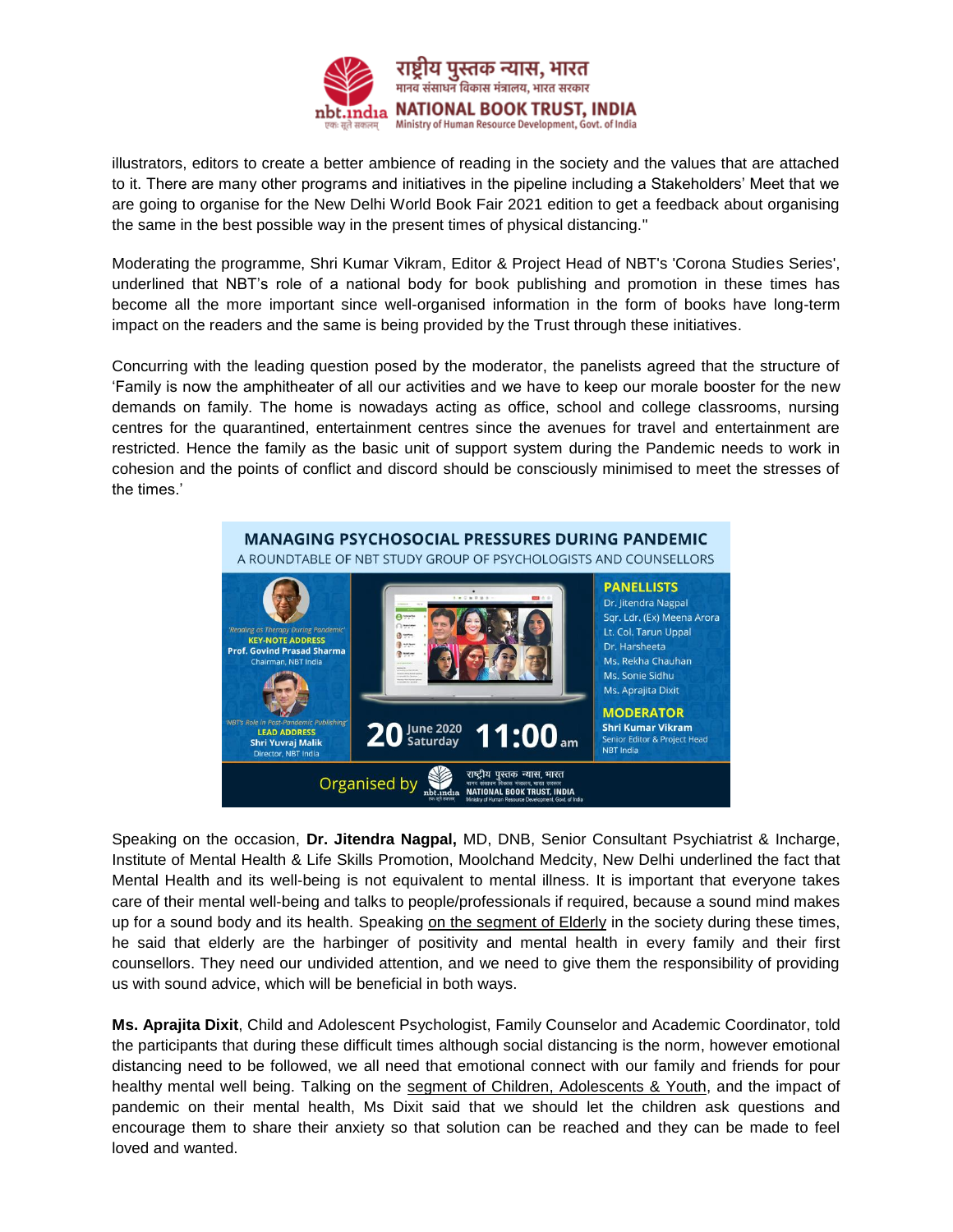

**Ms. Rekha Chauhan**, renowned Psychologist and Counselor with extensive experience in guiding & training adolescents, teachers, principals, parents and corporate employees, talking on the subject said that while people are feeling mixed emotions mental health needs most attention, and therefore in these times communication and expression are most vital for healthy well-being. Talking on the segment of Persons with Disabilities, she said that at this time anxiety and loneliness are common during these times so it is important that therapy and enhancing mental health, along with patience and remaining connected is important. Especially the care-givers of children of this segment need to ensure that children eat healthy, talk out their feelings and feel loved.

**Sqdr. Ldr. (Ex) Ms. Meena Arora**, highly skilled ICF Certified Behavioural Coach, informed the participants that despite everything compassion has grown among people, and whether it is family, society or workplace, people have started realising the importance of life, nature and every small thing that was taken up for granted. Talking about the segment on Corona Warriors, she said that we as a society and as family need to support our corona warriors who are themselves risking their lives for us and are at the most risk-prone state - on mental as well as physical health-wise. She proposed yoga and other therapies for them to keep their physical health upbeat in order for their mental well-being as well.

**Ms. Sonie Sidhu**, Counsellor, Psychotherapist, Hypnotherapist & Life-Skills Coach, working with Indian Army as Counsellor & Psychotherapist said that we all need to strengthen our inter-personal relations and be more cohesive. Talking on the segment of Women, Mothers and Parents, Ms Sidhu said that it was a fact that the pandemic has changed the complete manner in which a family used to run, hence it is important have empathy towards every member of teh family and change our perspective from negative to positive.

**Dr. Harsheeta**, working as Scientist 'C' at Defence Institute of Psychological Research, DRDO, Ministry of Defence, and as a Psychologist for selection of Commissioned Officers for Army, Navy and Air Force said that family system is our building block and its importance has come back in our lives, where mental health and well-being are part of our development. Speaking about the segment of Corona-affected, Dr Harsheeta talked about immunity-building, exercises as well as compassion and empathy from others for the mental well-being of affected people. She urged that society should drop the discrimination and stigma against corona-affected people and support them.

**Lt. Col. Tarun Uppal**, Cyber Security Trainer, Organisational Psychologist & Neuro-Lingustic Programme Trainer, and an expert in Stress Management, underlined that instead of just concentrating on the negative effects it has had, we need to look at the positive side of the pandemic and reap positivity in times of difficulty. Speaking on the segment of Working Population, Lt Col Tarun Uppal said, "We all are not in the same boat, but in the same storm", meaning that the pandemic has had different kind of impact on the working population in different ways. Even sectors and industries like tourism and start-ups have been hit badly. While some are facing salary cuts, others have completely lost their jobs, and yet others have switched to digital platforms which is the need of the hour.

The Round-Table ended with a question-answer session from the participants.

It is to be mentioned here that NBT-India launched the **Corona Studies Series** to document and provide relevant reading materials for all age-groups for the post-Corona readership needs, under the first-sub series of a set of seven books focused on '**Psycho-social Impact of Pandemic and How to Cope With**' prepared by a Study Group comprising of seven psychologists and counsellors constituted by NBT. The titles launched following the Study, look at the various aspects of Psycho-social impact on seven different